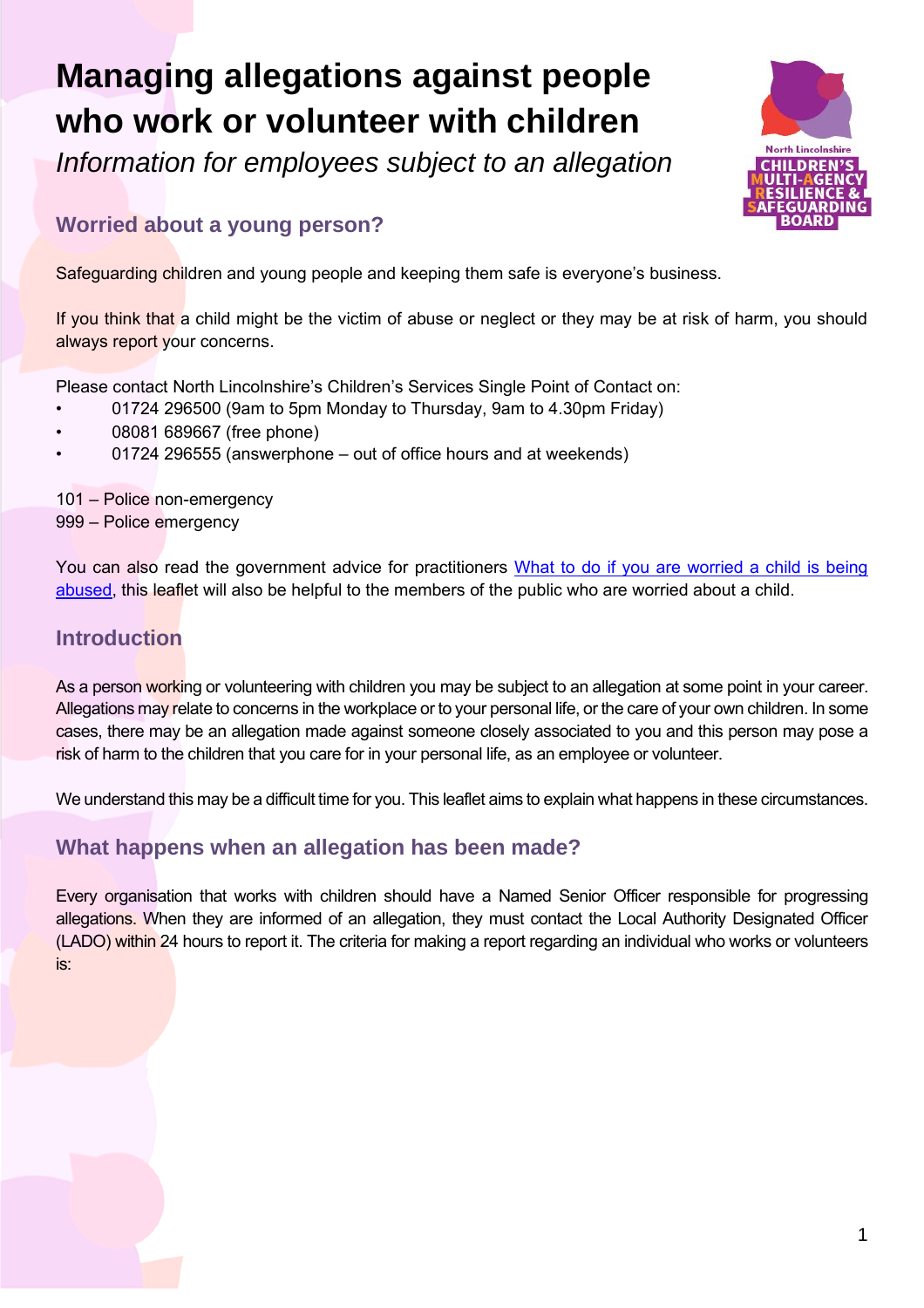

The LADO is responsible for overseeing all safeguarding allegations about individuals who work with children and young people. This work can be paid, unpaid or voluntary. The LADO's role is to provide scrutiny and oversight and not to investigate. It is important that the LADO remains impartial to the investigation.

## **What happens next?**

If an allegation has been made or a concern raised about the behaviour of you or someone close to you in relation to children or young people, further information is needed to understand what has happened. The LADO will agree with the named senior officer when you will be informed of the concern and this is dependent on the nature of the allegation and if the police or children's services need to be consulted.

Joint Evaluation Meetings will be held to explore the allegation and decide how it should be dealt with. This may involve the police, your employer, Children's Services and other agencies, as appropriate. You will not be invited to these meetings, but you will have an opportunity to share your views throughout the process.

The aim of this meeting is to share relevant information and determine whether an investigation needs to be conducted by:

- ➢ Children's Services under child protection procedures
- $\triangleright$  Police regarding any possible criminal offences. In some instances, the police may decide to proceed with a criminal investigation. You may be arrested and interviewed under caution or invited to assist with their investigation. In this instance you must seek legal representation.
- ➢ Your employer under disciplinary/suitability procedures

Following the investigation, a decision will be made to conclude the outcome as either Substantiated, Unsubstantiated, False, Malicious or Unfounded and you will be notified of the outcome and the meaning of this.

## **What may happen with your job?**

Your employer may need to conduct an internal investigation in order to proceed. It may be conducted by a senior member of staff or an independent person, depending on resources and nature of the case. When there are criminal proceedings it may not be possible for the employer to complete their investigation until the police conclude theirs. If you resign from your position before the employer has concluded their investigation, this process will continue to its conclusion.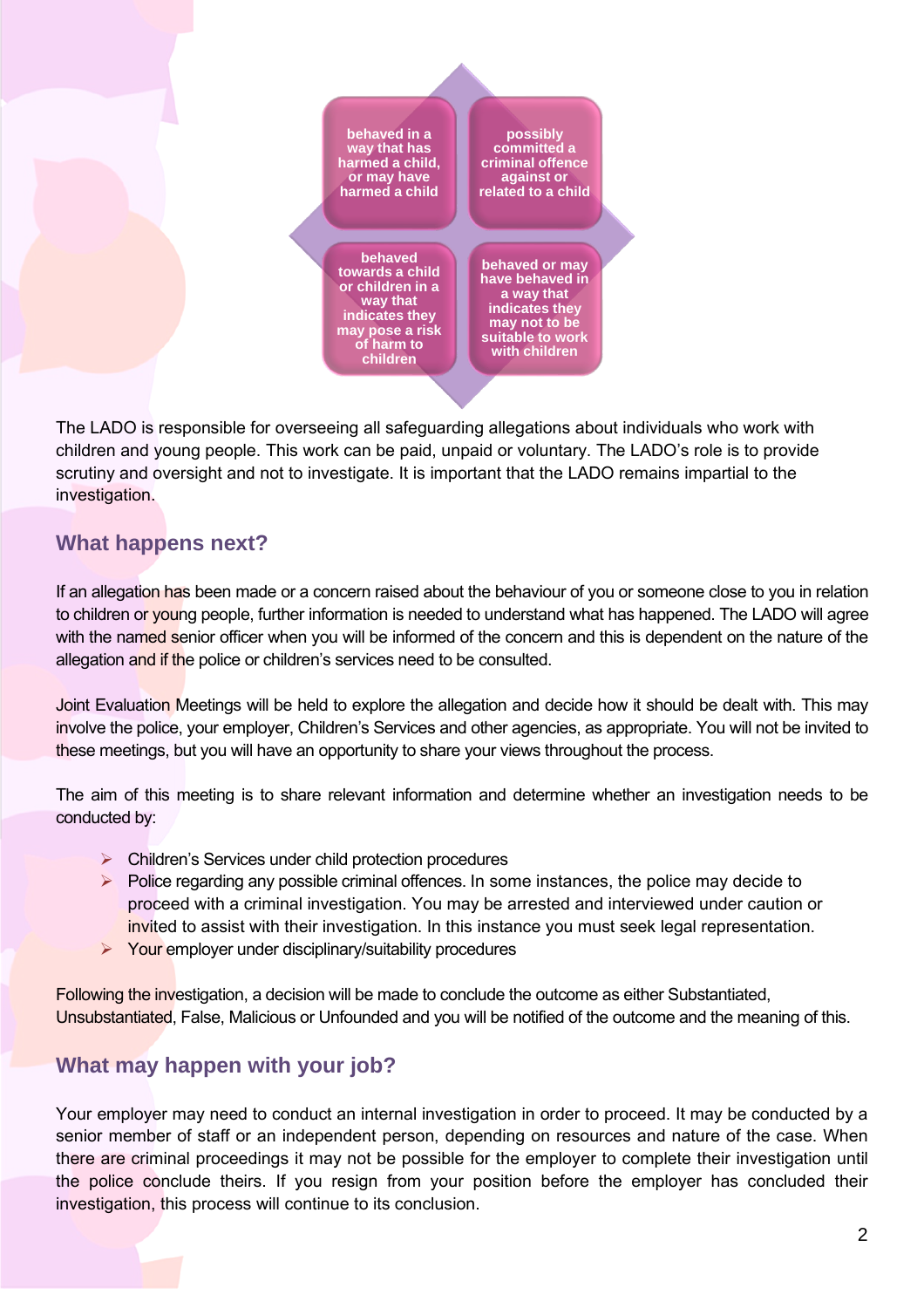There are several ways your employer may wish to manage your employment while their investigation is ongoing. You may be asked to undertake alternative duties, or they may put you on suspension.

These actions will be considered by your employer if:

- there is cause to suspect a child is at risk of significant harm
- the allegation warrants a police investigation
- it is serious enough to be grounds for dismissal

If you are to return to work after suspension, your employer should consider how best to manage this.

## **Support for you**

Everyone who is the subject of an allegation will find it stressful and must be offered support.

Your employer should:

- advise you to seek support from your trade union
- provide you with welfare support, in line with your employer's own policies and procedures
- provide a named contact person who will keep you up to date with any investigations
- provide a named contact person who will keep you up to date with any work matters if you are suspended

It's important that you take support and seek support via your GP if you are feeling distressed and your health and general functioning are affected.

#### **Timescales**

Cases should be dealt with as quickly as possible, consistent with a fair and thorough investigation. Your case will be monitored by the LADO to avoid unnecessary delays.

#### **Outcomes**

The possible outcomes are:



#### **Record keeping**

Your employer must keep records on your confidential personnel file, which will detail the allegation, how it was investigated, the outcome and action taken. Your employer will be able to provide further details of